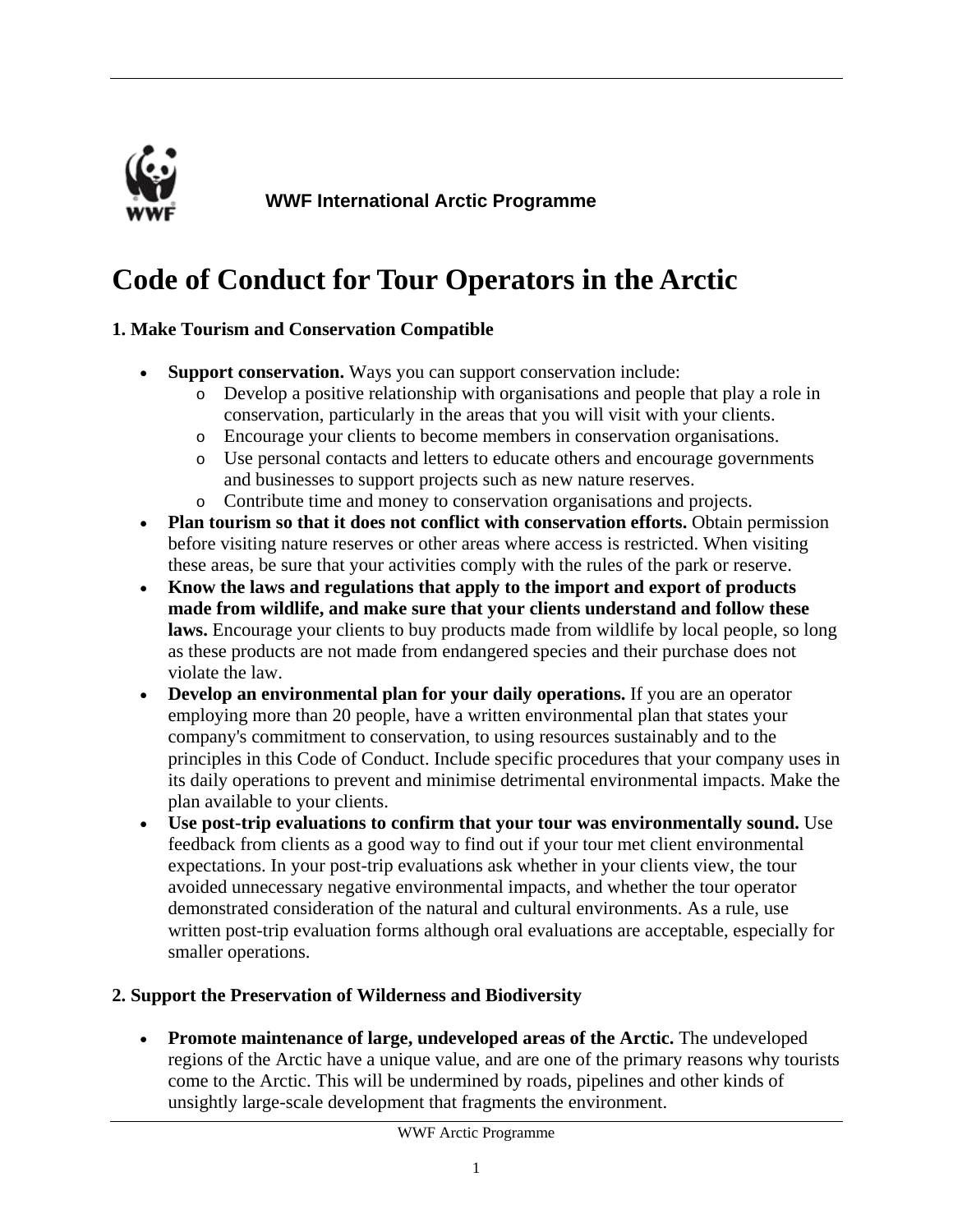• **Support wildlife conservation programmes and projects.** Make your clients aware of wildlife conservation programmes and projects and ensure that they do not hunt or fish protected or threatened species, go into sensitive wildlife habitat, or buy products made from protected species.

# **3. Use Natural Resources in a Sustainable Way**

- **Where laws permit hunting and fishing, follow all rules and take only what you require.** Ensure that your clients obey the laws and regulations and fish and hunt in a way that does not deplete local stocks of wildlife. Cooperate with community and indigenous hunters' associations.
- **Make sure that your clients use only appropriate and well-maintained hunting equipment, and that they know how to operate the equipment they will use.**
- **Consider the nature and any special vulnerability of the site you will visit when determining how many clients will go with you.** In wilderness areas take the nature of the site (wildlife, nesting birds, fragile vegetation, etc.) into account when determining how many clients will be in the area at any given time. Inform other operators in the region of your plans in order to avoid over visitation of a site. If you are a ship-based tour operator, as a general rule, limit the number of passengers ashore in wilderness areas to 100.
- **Use established trails and campsites where they exist and avoid creating new ones.**
- **Avoid disturbing wildlife. Instruct your clients on local wildlife and its behaviour, especially polar bears, and make sure that they view it from an appropriate distance.**

# **4. Minimise Consumption, Waste and Pollution**

- **Your choice of products and how much you and your clients consume makes a difference.**
	- o Whether you bring supplies with you or buy them in the Arctic, choose biodegradable or recyclable products with minimal packaging.
	- o Compress garbage and take it with you.
	- o Recycle where possible and encourage the communities that you visit to develop recycling programmes if they do not have them already. If feasible, provide financial support to encourage the development of these programmes, and show your commitment to the communities you and your clients visit.
	- o Limit energy use, including your use of heat and warm water. Keep records of your water and energy consumption, recycling efforts, and efforts to reduce waste.
- **The transportation you choose for your clients makes a difference choose the means of transport that has the least environmental impact.** Minimise the use of fossil fuels and try to use non-motorised transport whenever possible. Where motorised transport is necessary, choose the technology that causes the least environmental damage and minimal noise (four stroke instead of two stroke engines, for example). Do not use motorised transport such as snowmobiles and helicopters unnecessarily; these should only be ways of getting from one area to another or seeing specific sites.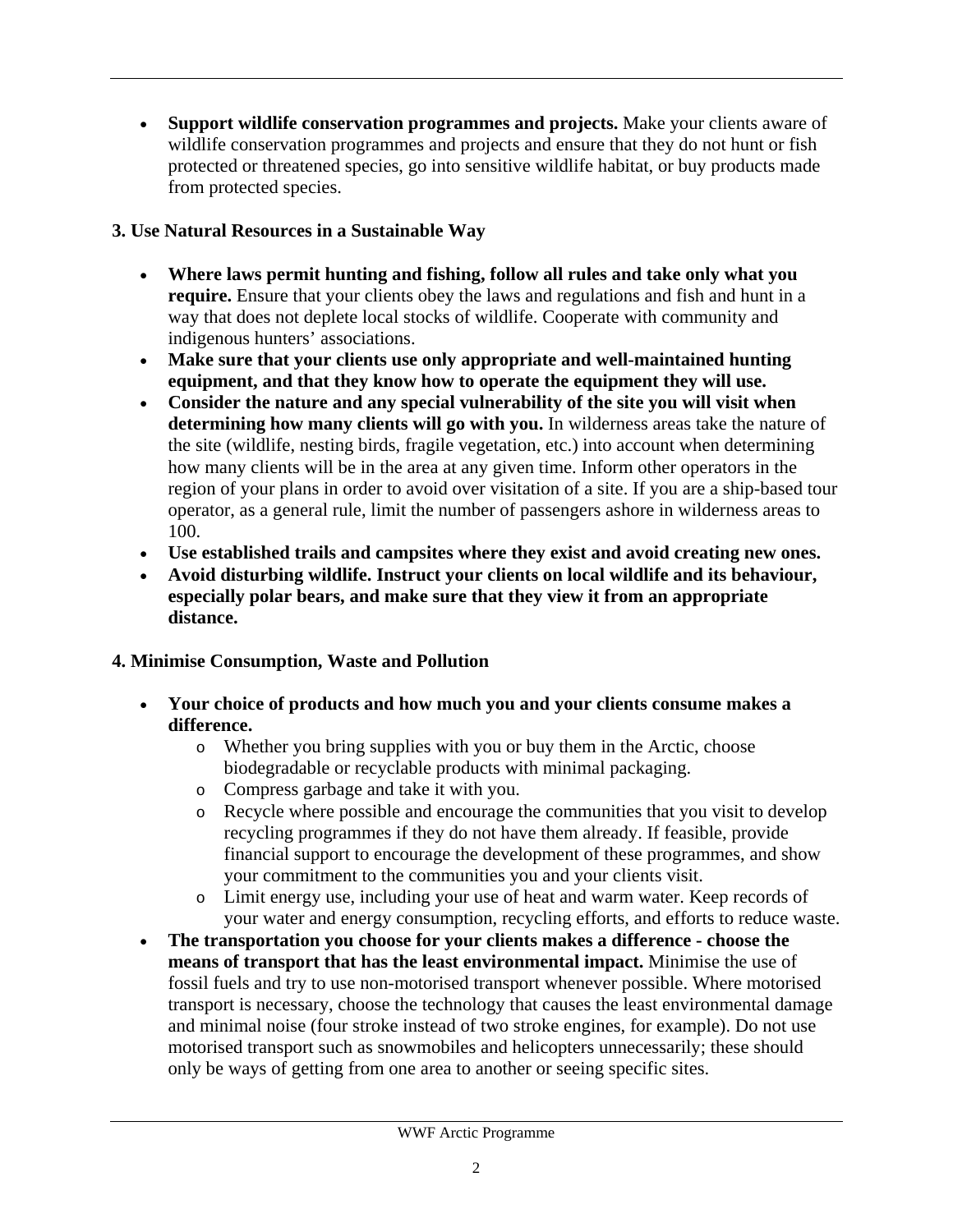- **Choose accommodations compatible with local traditions and that minimise negative environmental impacts.** Choose lodging that has effective waste treatment systems, recycles, and disposes non-recyclable garbage appropriately.
- **Support efforts to clean up waste and polluted areas.** Find out about these efforts and support them by, for example, providing money, lobbying governments and businesses, contributing your time and that of your staff, and by encouraging tour clients to support them.
- **Ensure that no evidence of your visit remains behind.**
	- o Follow responsible practices for camping and tours, including those that concern waste disposal.
	- o If you are a shipborne tour operator, follow Annex 5 of the MARPOL Agreement. Retain all plastic for proper disposal on the mainland and compact all wood products, glass, and metal for return to a mainland disposal facility. Ensure that any incinerators you use function properly.
- **Dispose of bilge and treated sewage properly.** If you are a shipborne tour operator, do not dump bilge or treated sewage within 12 nautical miles from land or ice shelves or in the vicinity of communities or scientific stations.

# **5. Respect Local Cultures**

- **Coordinate with the communities that you will visit so that your visit is welcome, expected, and not disruptive.**
	- o Arrange visits to communities well in advance, and avoid visits or landings that are not pre-arranged.
	- o Reconfirm your visit, preferably 24 hours in advance, and be prepared to pay the community for costs associated with cancelled visits.
	- o Arrange with the community what you and your clients will do while there.
	- o Find out what size of group the community prefers for the planned activities. Be sure you have permission to visit or land and to undertake the activities you have planned.
	- o Keep away from sites where people are working, including hunting and fishing sites, unless you have specific agreements with locals.
- **Be aware of the laws and regulations in the area or waters in which you are operating, and obtain the necessary permits.**
- **Respect the culture and customs of the people whose communities you visit, and make sure that your clients do so as well.**
	- o Give all visitors a thorough cultural briefing before visiting local communities. Where possible, hire local lecturers to conduct these briefings. Include information on local customs and traditions, and on appropriate behaviour for tourists in the area. Use local "Codes for Visitors" if available.
	- o Ask permission to photograph or videotape.
	- o Ensure that your clients respect religious grounds, churches, cemeteries, and other sites with religious or cultural significance, and that they do not remove any artifacts.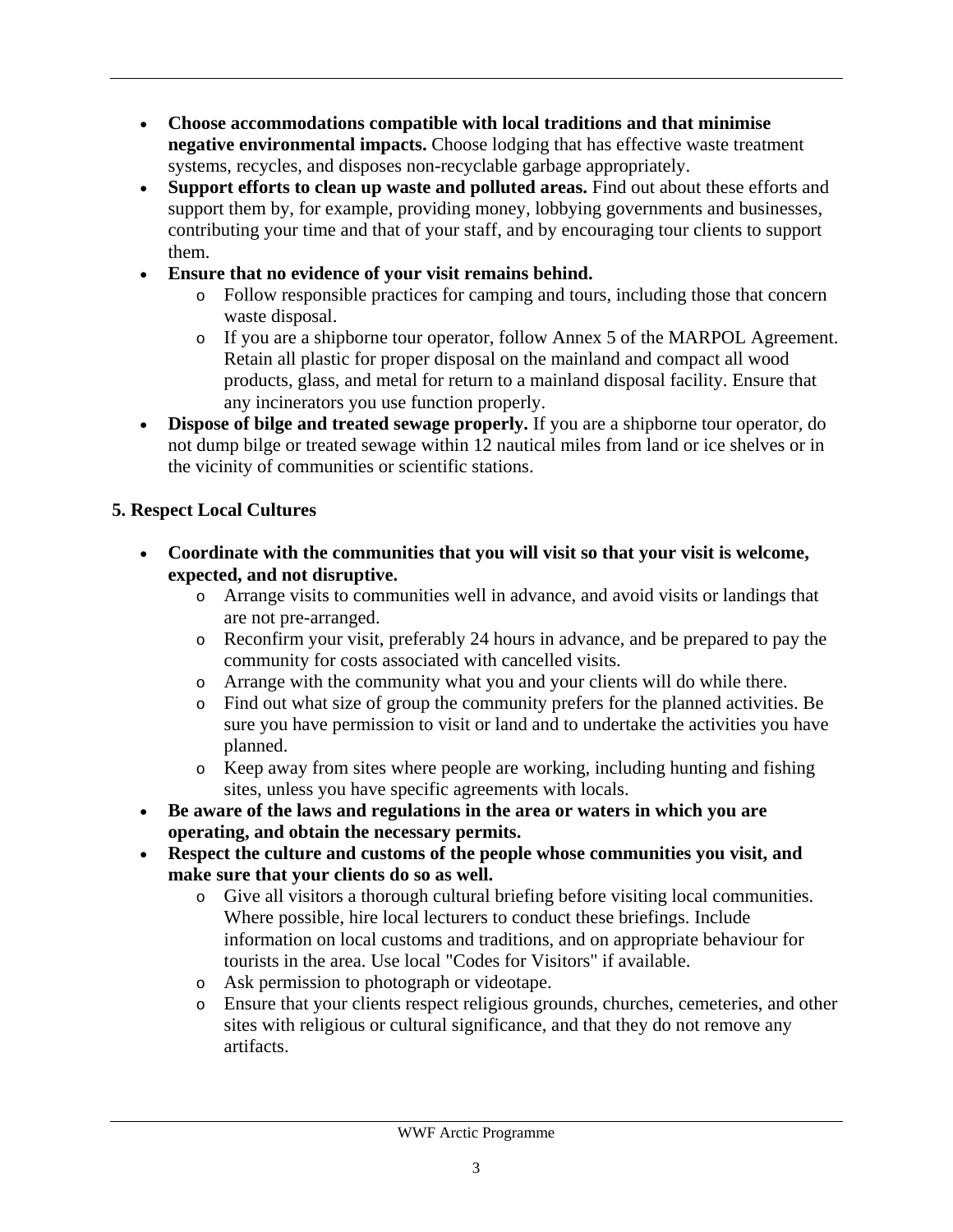#### **6. Respect Historic and Scientific Sites**

- **Respect historic sites and markers, and make sure that your clients do not remove any artifacts.** If access to historic or archaeological sites is restricted, get permission before visiting. Ensure that your clients behave respectfully particularly if a site has religious significance.
- **Respect the work of scientists.** Do not go to scientific installations or work sites without arranging your visit beforehand. Do not disturb scientists while they are working, and do not disturb their work sites.

## **7. Arctic Communities Should Benefit from Tourism**

- **Whenever possible, hire local staff and contract with local businesses.** Train and hire local people for your operations whenever possible. Where local people lack the training you require, provide it. Use locally-owned businesses as subcontractors. Develop longterm partnerships with local operators, businesses, and suppliers. A local connection most often means a better tourism experience.
- **Operate in ways that benefit the communities you visit, particularly with respect to**  supplies. If feasible buy supplies and services locally. Ask communities what supplies you should bring with you so that your visit and use of supplies does not cause hardship to local people. Encourage your clients to buy locally-made handicrafts and products.
- **Where possible, choose accommodations owned, built, and staffed by local people.**

#### **8. Educate Staff**

- **Hire a professional team.**
	- o Hire only knowledgeable, environmentally and culturally aware staff, or train your existing staff in these areas. Provide training in how to avoid negative environmental impacts, in safety, and in providing service. Evaluate the performance of your staff, including their compliance with this Code, at least annually.
	- o If you are a ship-based tour operator, hire lecturers and conservation-oriented naturalists who will not only talk about wildlife, environmental protection, history, geology, and local cultures, but who can guide passengers ashore and are familiar with safety and local conservation requirements.
- **Hire staff that are familiar with the Arctic.** In the high Arctic, at least one member of the staff must hold a current remote location first aid and survival qualification. A majority of the staff should have previous experience in the Arctic and should be familiar with Arctic conditions.
- **Educate and brief the staff on this Code and the Code of Conduct for Arctic Tourists.** Provide all staff with copies of the Principles, this Code, and the Code of Conduct for Arctic Tourists, and be sure that they are familiar with the contents. Include